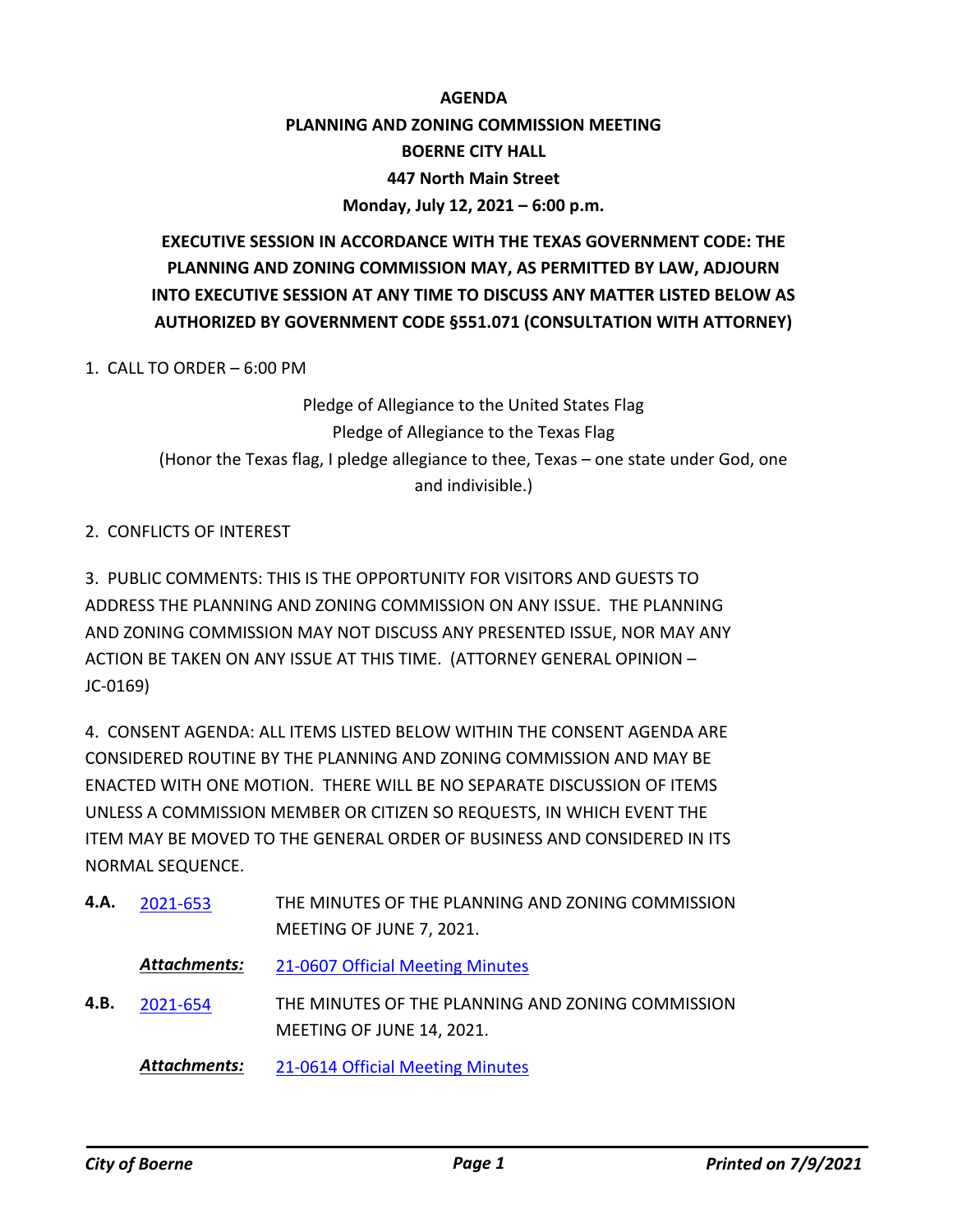| 4.C. | 2021-656            | CONDITIONAL APPROVAL FOR THE FINAL PLAT FOR SHORELINE<br>PARK PHASES 3 & 4, 14.82 ACRES, 78 RESIDENTIAL LOTS, 3 OPEN<br>SPACE LOTS, AND 3.09 ACRES OF RIGHT-OF-WAY (KAD No.<br>302217 & 12852) AS IS PROVIDED BY ARTICLE 2, SECTION<br>2.04.001B OF THE SUBDIVISION ORDINANCE.    |
|------|---------------------|-----------------------------------------------------------------------------------------------------------------------------------------------------------------------------------------------------------------------------------------------------------------------------------|
|      | <b>Attachments:</b> | AIS Shoreline Park Ph 3 and 4 Final Plat<br><b>Att 1 - Shoreline Park Location Map</b><br>Att 2 - Shoreline Park Phase 3&4 Aerial Map<br>Att 3 - Shoreline Park Phases 3 & 4 Final Plat<br>Att 4 - Approved Master Plan - Dec0417 with corrected Note                             |
| 4.D. | 2021-657            | UNCONDITIONAL APPROVAL FOR THE FINAL PLAT FOR<br>ESPERANZA PHASE 2F, 79.120 ACRES, 240 RESIDENTIAL LOTS, 17<br>OPEN SPACE LOTS AND 16.141 ACRES OF RIGHT-OF-WAY (KAD<br>NO. 14990, 15028 & 45852) AS IS PROVIDED BY ARTICLE 2,<br>SECTION 2.04.001B OF THE SUBDIVISION ORDINANCE. |
|      | <b>Attachments:</b> | <b>AIS Esperanza 2F Final Plat</b><br>Att 1 - Esperanza Phase 2F - Location Map<br>Att 2 - AERIAL MAP Esperanza 2F<br>Att 3 - Esperanza2F-FinalPlat<br>Att 4 - Esperanza Pod GDP SF-8 SF-9 SF-10 Approved 20210503<br>Att 5 - 20200831 Approved Esperanza Phase 2F Final Plat     |

5. REGULAR AGENDA: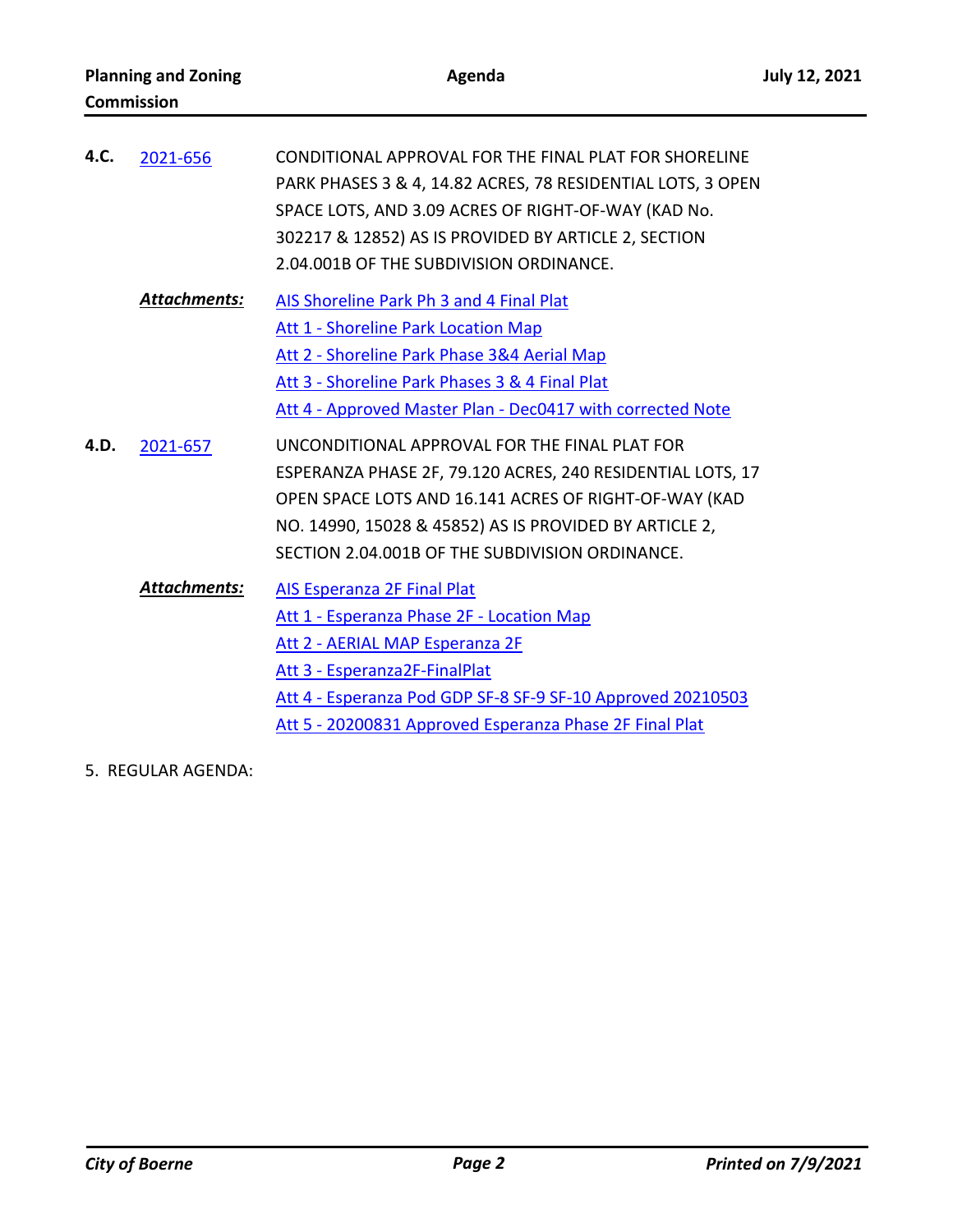| 5.A. | 2021-663     | TO CONSIDER THE PROPOSED PLANNED UNIT DEVELOPMENT<br>(PUD) OVERLAY DISTRICT FOR 1.27 ACRES LOCATED BETWEEN<br>STAHL AND NORTH PLANT STREETS (BETWEEN 115 STAHL STREET<br>AND 400 ROSEWOOD - A PORTION OF KAD NO. 20028 AND ALL<br>OF KAD NO. 63697) (JAY PARKER/ TROPHY PROPERTIES). |
|------|--------------|--------------------------------------------------------------------------------------------------------------------------------------------------------------------------------------------------------------------------------------------------------------------------------------|
|      |              | <b>I. STAFF PRESENTATION</b><br><b>II. PUBLIC HEARING</b>                                                                                                                                                                                                                            |
|      |              | III. MAKE RECOMMENDATION                                                                                                                                                                                                                                                             |
|      | Attachments: | <b>Summary - Stahl-Plant PUD Overlay</b>                                                                                                                                                                                                                                             |
|      |              | <b>Att 1 - Location Map</b>                                                                                                                                                                                                                                                          |
|      |              | Att 2 - Aerial Map Plant - Stahl<br>Att 3 - Site PUD Plan-The Elevate Townhome Development REV-210330                                                                                                                                                                                |
|      |              | Att 4 - Perspectives - The Elevate Townhome Devt 20.0724                                                                                                                                                                                                                             |
| 5.B. | 2021-664     | CONSIDER THE PRELIMINARY PLAT FOR CORLEY FARMS UNIT 1,                                                                                                                                                                                                                               |
|      |              | 37.29 ACRES, 15 RESIDENTIAL LOTS, 6 OPEN SPACE LOTS, AND                                                                                                                                                                                                                             |
|      |              | 7.52 ACRES OF RIGHT-OF-WAY (KAD NO. 12154, 12162, 12231,                                                                                                                                                                                                                             |
|      |              | 12232, & 307737). TAKE NECESSARY ACTION.                                                                                                                                                                                                                                             |
|      | Attachments: | AIS Corley Farms Unit 1 Prelim Plat 20210712                                                                                                                                                                                                                                         |
|      |              | Att 1 - Location Map Corley Farms Unit 1                                                                                                                                                                                                                                             |
|      |              | Att 2 - AERIAL MAP Corley Farms Unit 1                                                                                                                                                                                                                                               |
|      |              | Att 3 - Corley Farms MPCP - Boerne West WCID3A 20210511                                                                                                                                                                                                                              |
|      |              | Att 4 - Corley Farms Unit 1 Preliminary Plat                                                                                                                                                                                                                                         |
| 5.C. | 2021-665     | CONSIDER THE PRELIMINARY PLAT FOR CORLEY FARMS UNIT 1,                                                                                                                                                                                                                               |
|      |              | 37.29 ACRES, 15 RESIDENTIAL LOTS, 6 OPEN SPACE LOTS, AND                                                                                                                                                                                                                             |
|      |              | 7.52 ACRES OF RIGHT-OF-WAY (KAD NO. 12154, 12162, 12231,                                                                                                                                                                                                                             |
|      |              | 12232, & 307737). TAKE NECESSARY ACTION.                                                                                                                                                                                                                                             |
|      | Attachments: | AIS Corley Farms Unit 2 Prelim Plat 20210712                                                                                                                                                                                                                                         |
|      |              | Att 1 - Location Map Corley Farms Unit 2                                                                                                                                                                                                                                             |
|      |              | Att 2 - AERIAL MAP Corley Farms Unit 2                                                                                                                                                                                                                                               |
|      |              | Att 3 - Corley Farms MPCP - Boerne West WCID3A 20210511                                                                                                                                                                                                                              |
|      |              | Att 4 - Corley Farms Unit 2 Prelim Plat                                                                                                                                                                                                                                              |

6. DISCUSSION ITEMS: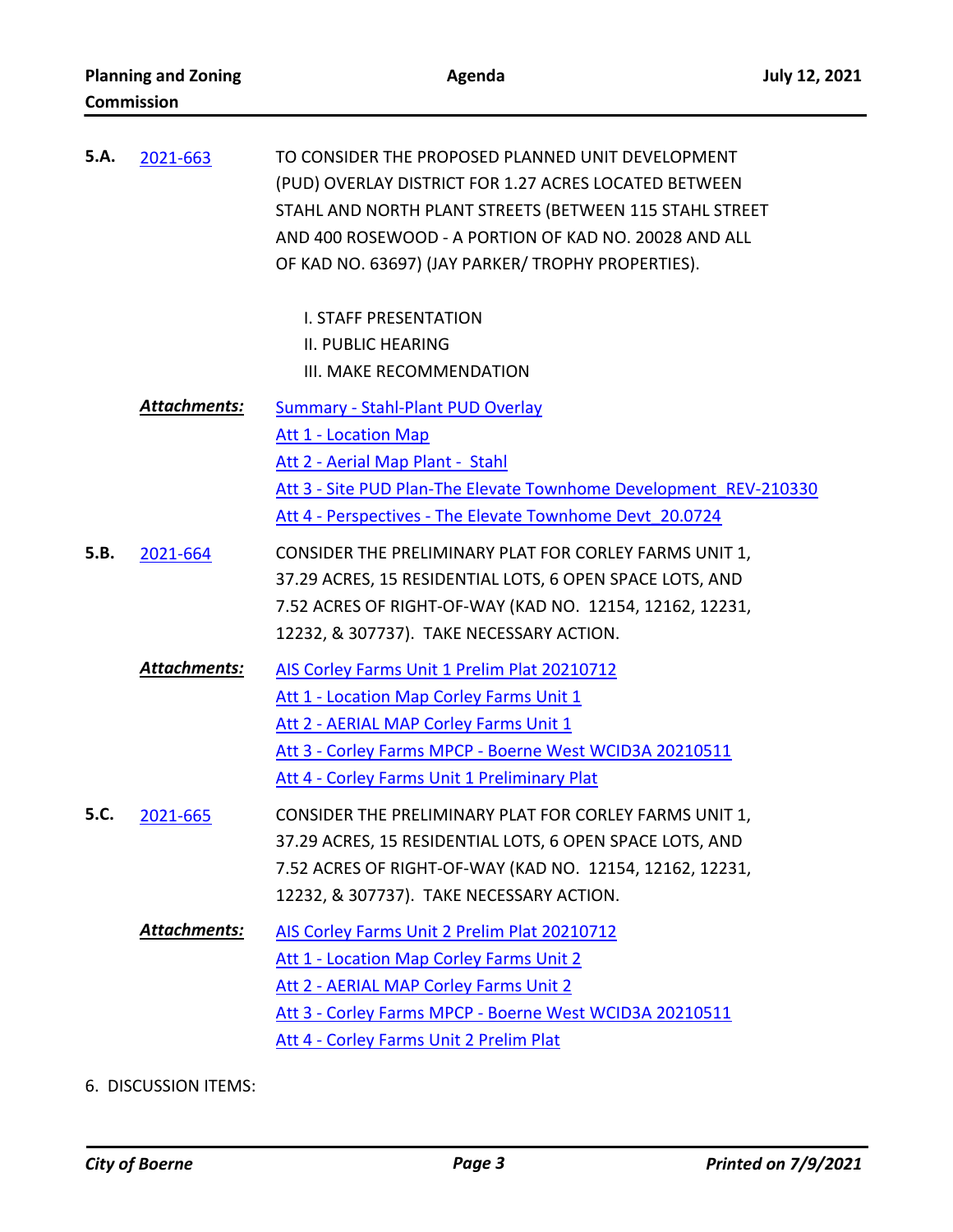6.A. OVERVIEW OF THE UPDATE TO THE COMPREHENSIVE MASTER PLAN.

6.B. RECOMMENDATIONS TO CITY COUNCIL FOR BUDGET ITEMS.

**6.C.** [2021-671](http://boerne.legistar.com/gateway.aspx?m=l&id=/matter.aspx?key=6109) RECOMMENDATION PROPOSED FOR LANGUAGE IN THE UDC.

**Attachments:** [Summary - Discussion Item](http://boerne.legistar.com/gateway.aspx?M=F&ID=113d4b9d-abc5-49d1-ab2e-3dd168aee2a3.doc)

7. COMMENTS FROM COMMISSION/LEGAL COUNSEL/STAFF - No discussion or action may take place

8. ADJOURNMENT

THE CITY OF BOERNE PLANNING AND ZONING COMMISSION RESERVES THE RIGHT TO ADJOURN INTO EXECUTIVE SESSION AT ANY TIME TO DISCUSS ANY OF THE MATTERS LISTED ABOVE, AS AUTHORIZED BY TEXAS GOVERNMENT CODE §551.071 (CONSULTATION WITH ATTORNEY).

s/s Laura Haning

Administrative Officer

\_\_\_\_\_\_\_\_\_\_\_\_\_\_\_\_\_\_\_\_\_\_\_\_\_\_\_\_\_\_\_

\_\_\_\_\_\_\_\_\_\_\_\_\_\_\_\_\_\_\_\_\_\_\_\_\_\_\_\_\_\_\_

### **CERTIFICATION**

I herby certify that the above notice of meeting was posted on the 9th day of July, 2021 at 6:00 p.m.

s/s Krystal Brown

**Secretary** 

#### **NOTICE OF ASSISTANCE AT THE PUBLIC MEETINGS**

**The City Hall Complex is wheelchair accessible. Access to the building and special parking is available at the front entrance of the building. Requests for special services must be received forty-eight (48) hours prior to the meeting time by calling the Planning and Community Development Department at 830-249-9511.**